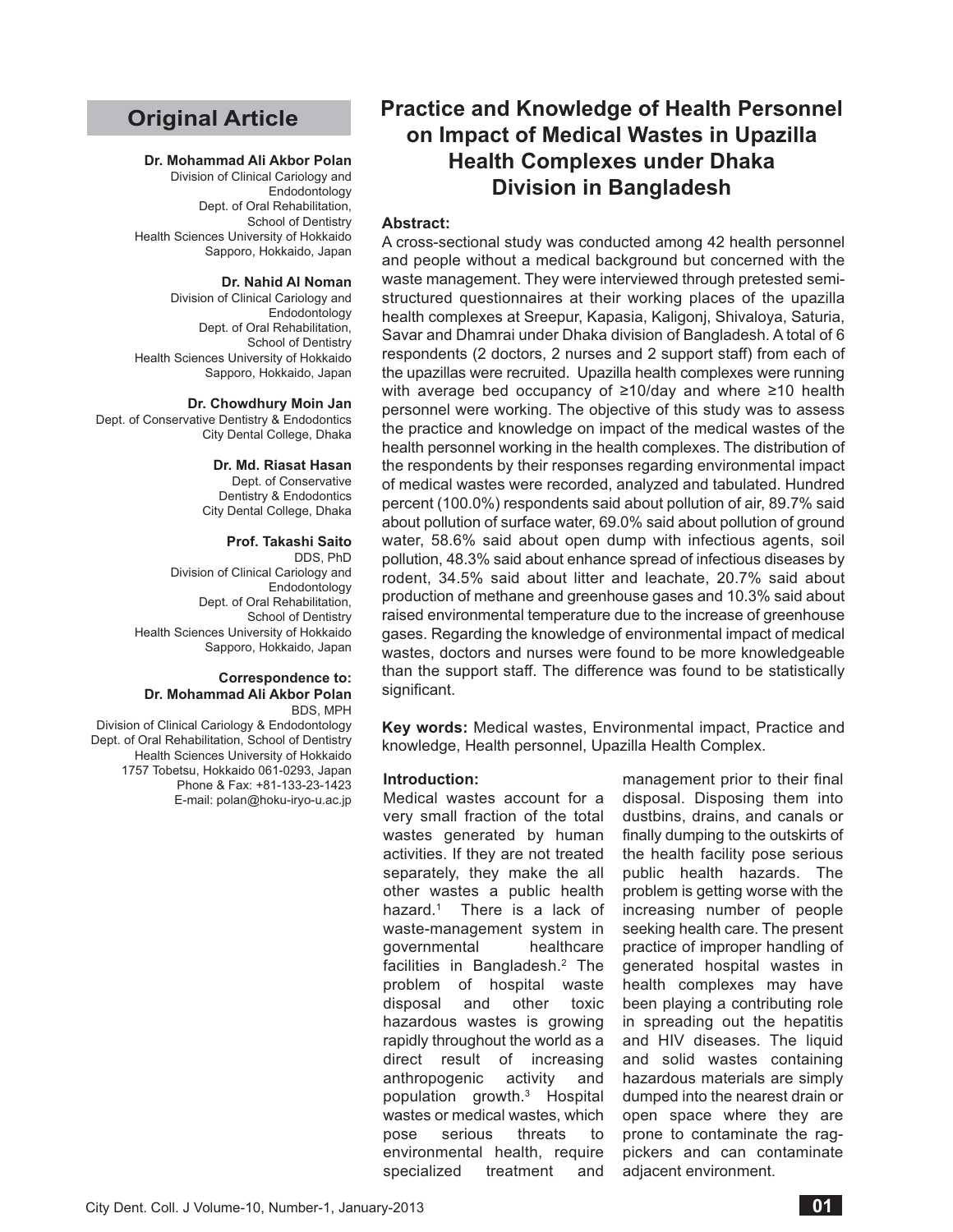The chances of infection are become very high to the cleaners; concerned people in the facility and to the general population.<sup>1</sup> The prevalence of diseases that may be transmitted by hospital wastes are alarming in Bangladesh. There is evidence of hepatitis B infection among 10 percent of children and 30 percent adults. About 5 per cent of the total population in Bangladesh is thought to suffer from chronic hepatitis B infection. Although cases of HIV/AIDS are low in Bangladesh in comparison to neighbouring countries, nevertheless the numbers are rising.<sup>4</sup>It is noted here that much of the clinical wastes like, syringes, needles, saline drips, discarded foods, gauzes, vials and ampoules are collected by women and children who re-sell these despite of the deadly health risks. It is estimated that hospital wastes account for a very small fraction, notably, only about 1% of the total solid wastes generated in Bangladesh. In a report from the World Bank5, only 10%-25% of the hospital wastes are infectious or hazardous. The amount of such hazardous waste is quite small in figure and until recently this is not handled properly.<sup>6</sup> Mixing with the domestic solid wastes; the total waste stream becomes potentially hazardous. Upazilla health complexes are unique feature of health care delivery system of Bangladesh health system. These facilities serve as a first referral institution with all available composite services delivered by health system; here a substantial amount of wastes generated every day which can cause serious hindrance to patient care to, people and environment. This study will serve try to unveil possible scenario at such an important strata of the health system and try to find possible way out. Awareness among the health personnel and the personnel associated with healthcare waste management is essential to minimize their risk and also to save the environment and general people from the hazardous medical wastes. Not much research was conducted in Bangladesh to assess the scenario health care waste management and people's understanding about the issue. This study will unveil the level of awareness among the managers of health facility and the health personnel which will help the policy maker to pinpoint and prioritize intervention need in combating the alarming issue. Thus, the objective of this study was to assess practice of method for disposal of medical waste and also the knowledge of health personnel on impact of medical wastes in upazilla health complexes in Bangladesh.

## **Methodology:**

This study was a cross-sectional study and was conducted at upazilla health complexes situated at Sreepur, Kapasia, Kaligonj, Shivaloya, Saturia, Savar and Dhamrai upazillas under Dhaka division of Bangladesh. The study population was the health

personnel working in upazilla health complexes and people without a medical background but concerned with the waste management. The data were collected from March 2009 to July 2009. The study was conducted among health personnel of the above mentioned upazilla health complexes. Health personnel were selected purposively considering feasibility and also convenience of the researchers. Six (6) respondents concerned with waste management (2 doctors, 2 nurses and 2 support staff) from each of the above upazillas were recruited (n=6X7=42). The sampling technique was purposive.

The inclusion criteria of health care facility were:

- i. Provides health care that has the potential to generate medical wastes which include labor and operation theatre facility, diagnostic centre deals with invasive blood and other investigation.
- ii. Upazilla health complexes with average bed occupancy ≥10/day.
- iii. Having ≥10 health personnel working.
- iv. Willingness of the upazilla health and family planning officer (UHFPO) to participate.

The inclusion criteria of interviewee were:

- i. Health personnel working in the facility for more than 2 years.
- ii. Nursing staff working in the field for more than 2 years.
- iii. Support staff (ward boys /sweepers) working in the field for more than 2 years.
- Persons did not consent to participate were excluded from this study.

Data were collected by using semi-structured questionnaire for interview and checklist for facility assessment. In depth interview was conducted by the researchers at the selected health complexes of the recruited health personnel upon their consent and convenience. Pretested semi-structured questionnaire were used for interviewing of health personnel. A checklist prepared based on international best practice and world health organization (WHO) guides line was used to assess the waste management of the health complex. Facility assessment was conducted by the researchers themselves. Collected data with both questionnaire interview and checklist for facility assessments were sorted and coded. Then the data were entered in to the SPSS template. Data analysis was done after necessary screening and cleaning. Level of knowledge was assessed by coding. All the correct answers of the respondents regarding knowledge about medical wastes were marked as 1 and for non response and incorrect answers were marked as 0 (zero).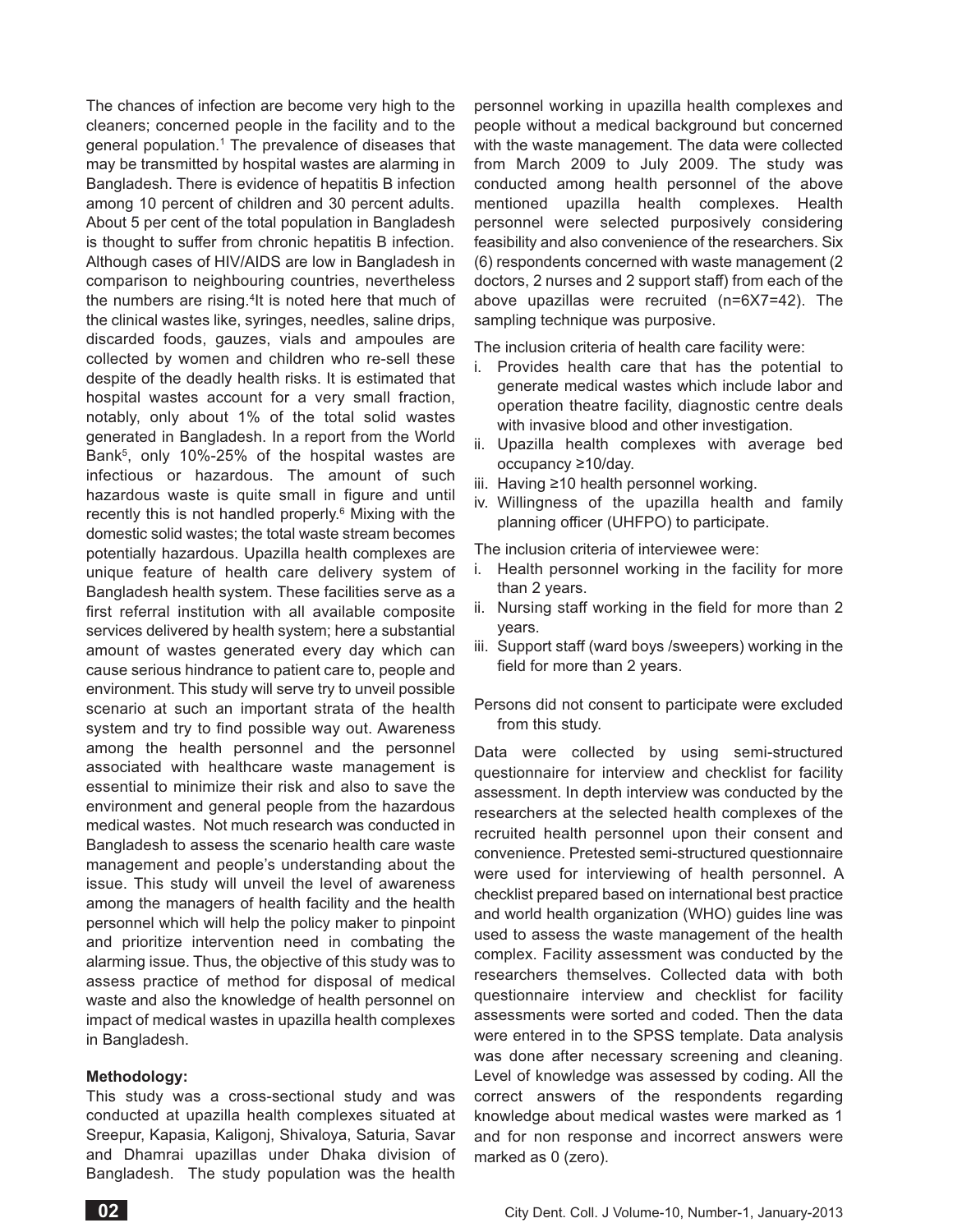## **Results:**

Distribution of the respondents was categorized by the profession the respondents were involved with. Among the respondents, 14(33.3%) of each were doctors, nurses and ward boys or sweepers (fig.1). In case of the practice of the method of waste disposal, most of the upazillas had been practicing the land–filling for dumping the waste but segregating the different types of wastes, plastic bins and written disposal protocols were not available. Sometimes wastes were disposed into nearby ditches, dustbins and land burial but there were no existence of incinerators. Transportations were not available for carrying the wastes from the hospital (table-1). The distribution of the respondents by their responses regarding environmental impact of medical wastes, among them, 100.0% said about pollution of air, 89.7% said about pollution of surface water, 69.0% said about pollution of ground water, 58.6% said about open dump with infectious agents, soil pollution, 48.3% said about enhanced spread of infectious diseases by rodent, 34.5% said about litter and leachate, 20.7% said about production of methane and greenhouse gas and 10.3% said about raised environmental temperature due to increase of the greenhouse gases (table-2). In comparison of the distribution of the knowledge about environmental impact of medical waste, among the respondents, doctors and nurses were found to be more knowledgeable than the support staff. The difference was found to be statistically significant (p<0.05) (table-3). Furthermore, the distribution of the level of knowledge about environmental effect of medical wastes, among the respondents, 11.9 % had excellent knowledge, 7.1%, good knowledge, 14.3%, fair knowledge and 19.0% had poor knowledge, and 47.6% were totally ignorant of the said topic (table-4).

|  |  | Figure 1: Type of personnel interviewed |  |
|--|--|-----------------------------------------|--|
|--|--|-----------------------------------------|--|



## **Table-1: Distribution of practice of waste management in different hospitals.**

|                                       | Sreepur | Kapasia | Kaligonj | Shivaloya | Saturia | Savar | Dhamrai |
|---------------------------------------|---------|---------|----------|-----------|---------|-------|---------|
| Dedicated place of<br>disposal        | No      | No      | No       | No        | No      | No    | No      |
| Specific land<br>(land fill)          | yes     | yes     | yes      | Yes       | yes     | yes   | No      |
| Incinerator                           | No      | No      | No       | No        | No      | No    | No      |
| <b>Dustbin</b>                        | yes     | yes     | yes      | Yes       | yes     | yes   | yes     |
| Storage area (central)                | No      | No      | No       | yes       | No      | No    | No      |
| Storage area (section<br>wise)        | No      | No      | No       | No        | No      | No    | No      |
| Land of burial                        | yes     | yes     | yes      | yes       | yes     | yes   | yes     |
| Through into<br>nearby ditch          | yes     | yes     | yes      | yes       | yes     | yes   | yes     |
| Transport through truck               | No      | No      | No       | No        | No      | No    | No      |
| Having recycle facility               | No      | No      | No       | No        | No      | No    | No      |
| Separate pharma waste<br>disposal     | No      | No      | No       | No        | No      | No    | No      |
| Segregate of sharp<br>waste           | No      | No      | No       | No        | No      | No    | No      |
| Use Long black plastic<br>bin of DGHS | No      | No      | No       | Yes       | No      | No    | No      |
| written waste disposal<br>protocol    | No      | No      | No       | No        | No      | No    | No      |

**Table-2: Response regarding Environmental impact of medical waste**

| Response on environmental impact of medical waste                      | Frequency | Percentage |
|------------------------------------------------------------------------|-----------|------------|
| Pollution of air                                                       | 29        | 100.0%     |
| Pollution of surface water                                             | 26        | 89.7%      |
| Pollution of ground water                                              | 20        | 69.0%      |
| Open dump with infectious agents, soil pollution                       | 17        | 58.6%      |
| Enhance spread infectious diseases by rodent                           | 14        | 48.3%      |
| Litter, leachate                                                       | 10        | 34.5%      |
| Production of methane and green house gas                              | 6         | 20.7%      |
| Enhanced environmental temperature due to increased green<br>house gas | 3         | 10.3%      |

Multiple responses

# **Table-3: Knowledge about environmental effect of medical waste**

| Type of respondents | Correct response | Incorrect response | Total       |
|---------------------|------------------|--------------------|-------------|
| Doctor              | 12 (85.7%)       | 2(14.3%)           | 14 (100.0%) |
| Nurse               | 11 (78.6%)       | 3(21.4%)           | 14 (100.0%) |
| Ward boy / sweeper  | 6(42.9%)         | $8(57.1\%)$        | 14 (100.0%) |

Chi-Square =  $6.91$  df =  $2$  P =  $.032$ 

# **Table-4: Level of Knowledge about Environmental effect of medical waste**

| Level of Knowledge | Frequency | Percentage |
|--------------------|-----------|------------|
| Excellent          |           | 11.9       |
| Good               |           | 7.1        |
| Fair               |           | 14.3       |
| Poor               | n         | 19.0       |
| No Knowledge       | 20        | 47.6       |
| Total              | 47        | 100.0      |